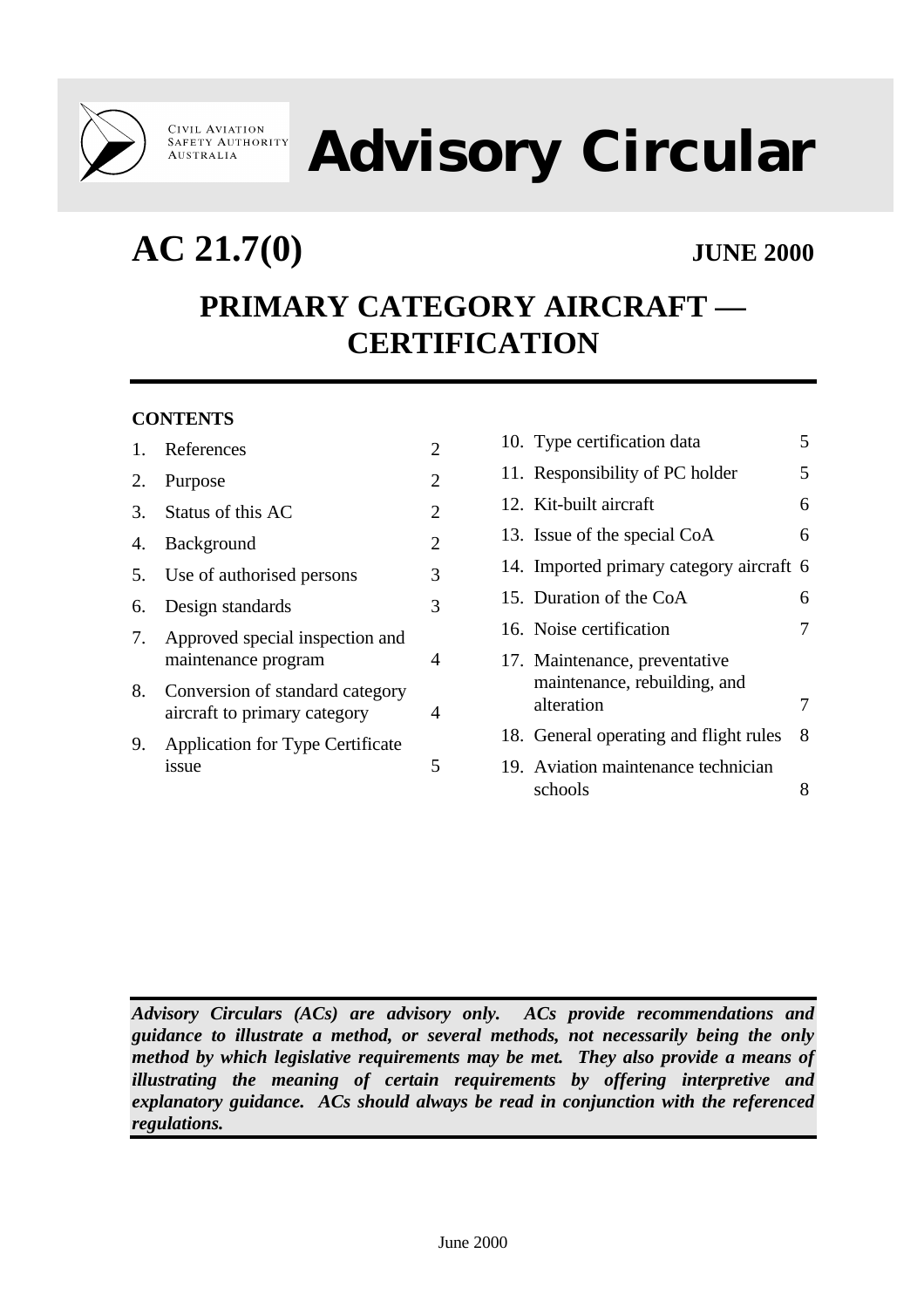#### **1. REFERENCES**

- Civil Aviation Safety Regulations (CASRs) Parts 21 to 35
- AC 21.3 "Special certificates of airworthiness overview"
- AC 21.13 "Australian designed aircraft type certification"
- AC 21.15 "Supplemental type certificates certification"
- AC 21.30 "Type acceptance certificates for imported aircraft"
- AC 21.31 "Type certificates for imported aircraft"

*Note: CASRs referred to above are currently enacted as CAR 1998.*

### **2. PURPOSE**

This AC provides guidance and information for applicants applying for Type Certificates (TCs) to be issued for primary category aircraft designed in Australia under CASR Part 21 "Certification and Airworthiness Requirements for Aircraft and Parts". Also, guidance is provided on conversion of an existing standard category aircraft to primary category, and the importation of primary category aircraft This AC describes the requirements and procedures involved, and the responsibilities of the industry applicants, authorised persons and CASA staff.

### **3. STATUS OF THIS AC**

This is the first AC to be written on this subject.

#### **4. BACKGROUND**

**4.1** CASR Part 21 introduced a new category of aircraft known as primary category aircraft, which is identical to the FAA primary category. Theses aircraft are of simple design and intended for pleasure and personal use only. To be eligible for primary category certification, the aircraft (aeroplanes, gliders, rotorcraft, manned free balloons, etc.) must meet the description defined in CASR 21.24(1)(a).

**4.2** The simplified certification procedures allowed under CASR 21.24 should result in less CASA involvement as compared with traditional certification procedures. The intent is to speed up and reduce the cost of primary category aircraft type certification, with minimum CASA participation in any individual type certification program.

**4.3** Primary category certification is optional. An applicant may certificate an aircraft meeting the description of CASR 21.24(1)(a) in the primary category or may choose to use one of the other small aircraft procedures and standards as listed in AC 21.13 paragraph 12.7. However, as specified in CASR 21.184(6), a primary category aircraft cannot have a multiple category Certificate of Airworthiness. An applicant's decision as to certification category may be influenced by the design of the aircraft to be certificated, and the use and demand the applicant foresees for the particular aircraft being developed.

**4.4** AC 21.13 describes the full certification procedures for Australian-designed aircraft. These processes apply also to primary category aircraft, as CASA must be satisfied that compliance with the applicable regulations have been shown to be able to issue a TC. This AC provides specific guidance on the simplifications and unique requirements available to primary category aircraft. These can be summarised as: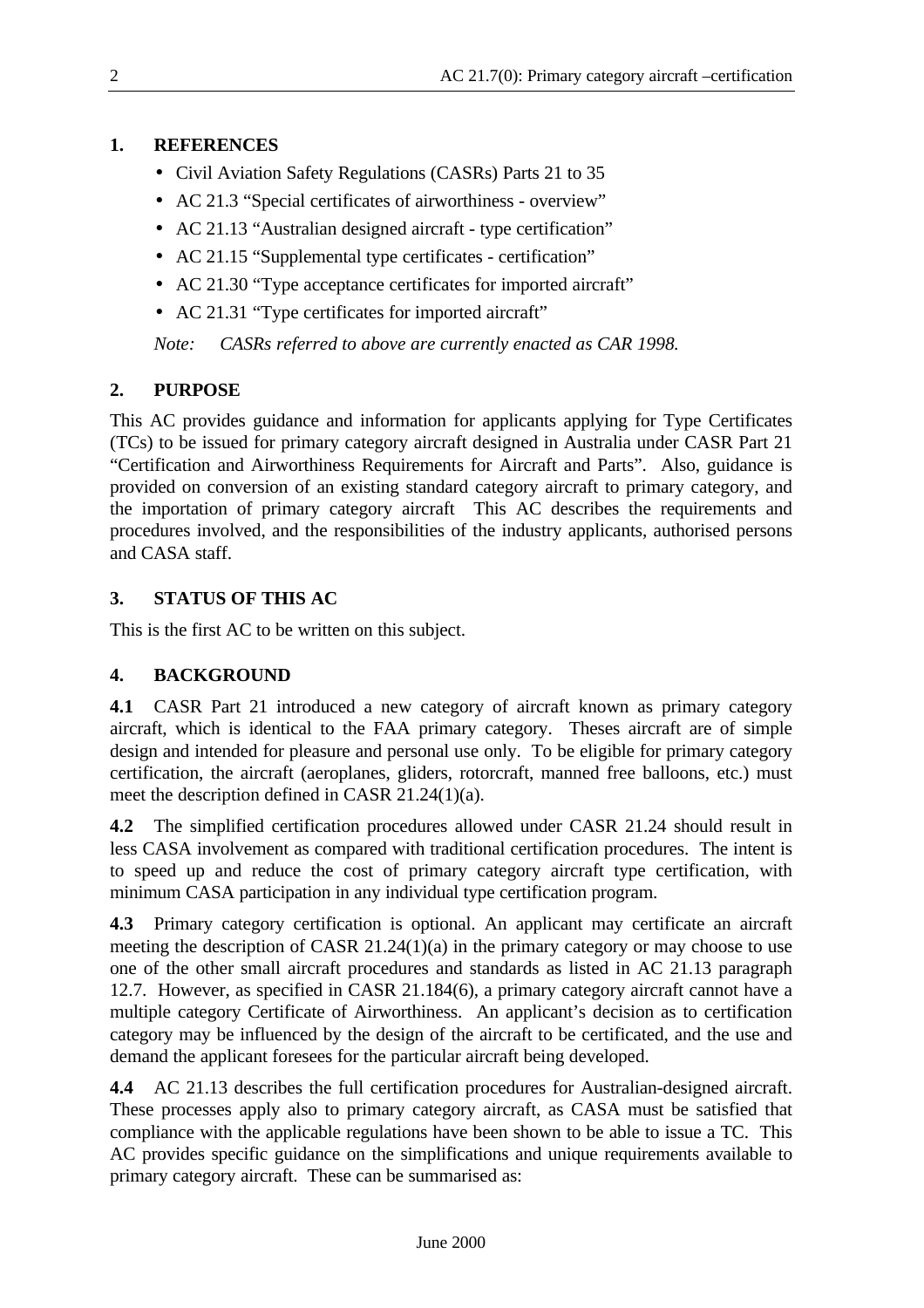- (a) the design standard and means of compliance are negotiable;
- (b) a properly authorised person can make findings of compliance on behalf of CASA; and
- (c) pilot-owner maintenance programs can be included in the certification (when this facility is available).

#### **5. FINDING OF COMPLIANCE BY AUTHORISED PERSONS**

**5.1** For the approval of the design of aircraft meeting the definition of CASR 21.33(3) (that is, not more than two seats, a maximum take-off weight not exceeding 750 kg and a stall speed in the landing configuration of 45 knots or less), in the primary category, the Authority may authorise suitably qualified and experienced persons to conduct the calculations, ground tests and flight tests to establish that the design of an aircraft complies with the applicable airworthiness requirements.

**5.2** Such persons must have qualifications and experience acceptable to the Authority, and normally would have participated in the certification of several new products, either with the manufacturer or in some previous employment. Persons seeking an Instrument of Appointment (IoA) for the purposes of CASR 21.33(3) may apply to the nearest Engineering Support Branch (ESB) Office.

**5.3** An applicant seeking a TC for an aircraft meeting this description is encouraged to use the services of such authorised persons. The ESB offices can provide a list of authorised persons.

**5.4** The Authority will normally accept the finding of compliance by an authorised person or persons in accordance with the agreed certification plan. The Authority will reduce its own participation in the project to the minimum necessary to substantiate compliance with the airworthiness requirements, depending on the experience and knowledge the Authority has of the person(s) who approved the data.

#### **6. DESIGN STANDARDS**

**6.1** The applicable airworthiness standards are given in CASR 21.17(6) as those mentioned in CASR Part 26, namely applicable parts of CASRs 22, 23, 27, 32, 33 and 35. These in turn refer to other recognised international standards such as FAR 23, JAR-VLA etc.

**6.2** However, the intent of CASR 21.17(6) is to provide a means whereby industry can develop airworthiness design standards for primary category aircraft and submit them to the Authority for assessment. As used here, industry includes, but is not limited to, associations such as the Sports Aircraft Association of Australia (SAAA), consensus industry or professional groups, manufacturers, aircraft designers and individuals. However, the Authority will normally only evaluate proposed standards if an applicant seeking a TC in the primary category intends to use that standard.

**6.3** The intention is not to lower the level of safety provided by the currently recognised design codes, but to permit flexibility by allowing the development of simpler or conservatively empirical methods to simplify and reduce the costs of the design and certification process.

**6.4** The applicant may propose a unique design standard as the certification basis. Detailed negotiations would then be undertaken jointly by the applicant and the Authority.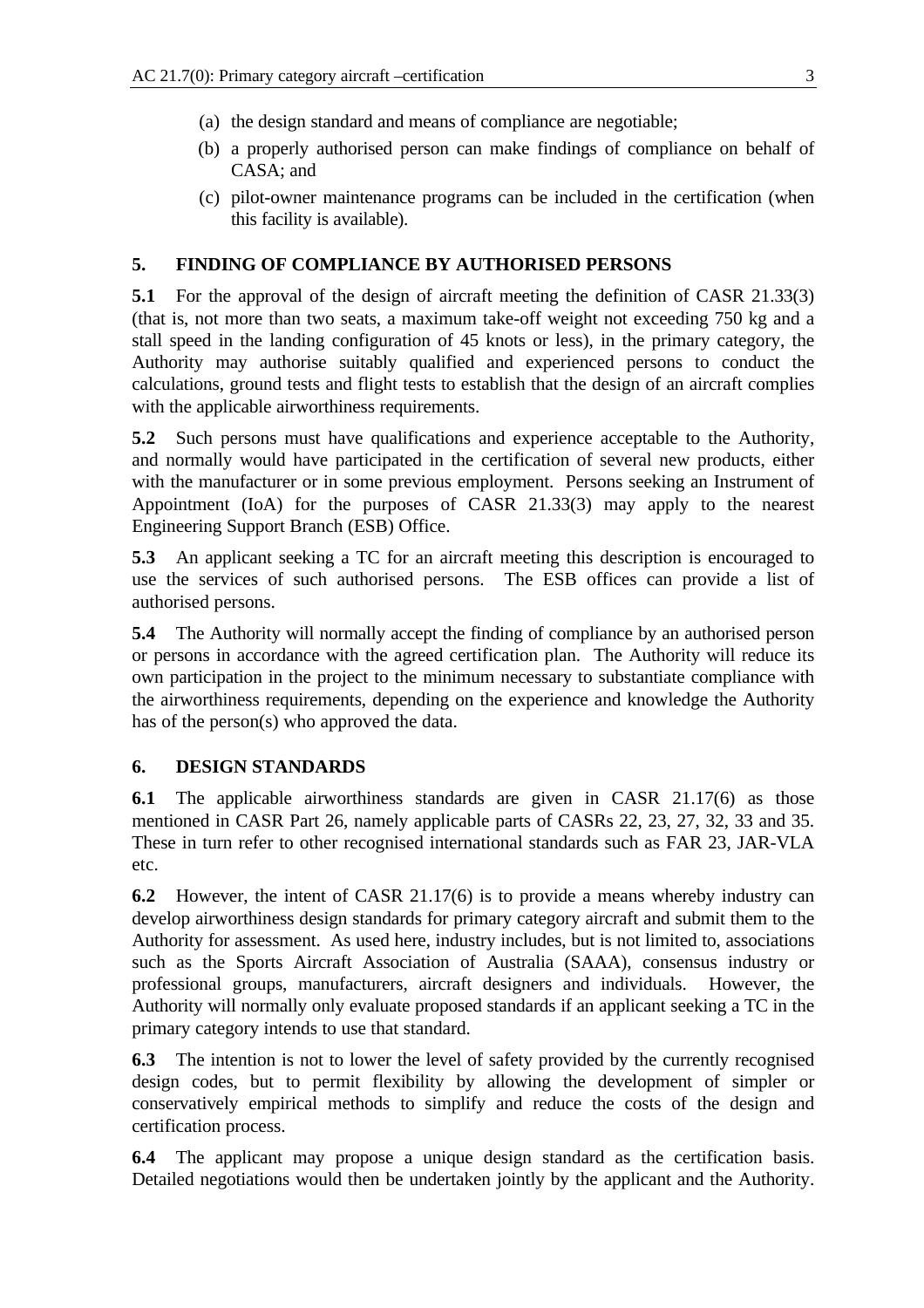When agreement is reached, the design standard will be issued under regulation 21 of CAR 1988, and published on the CASA web site, as a simplified set of airworthiness requirements that may be suitable for other aircraft design projects.

**6.5** One such set of simplified airworthiness requirements that CASA considers suitable for a broad range of aeroplanes of conventional design in the primary and intermediate category is titled *PICA26 - Airworthiness design requirements for aeroplanes of conventional design in the primary and intermediate category.*

#### **7. SPECIAL INSPECTION AND PREVENTATIVE MAINTENANCE PROGRAM**

**7.1** Regulations are currently being developed by CASA with industry consultation to permit Production Certificate (PC) holders to include a special inspection and preventive maintenance program, designed to be accomplished by a qualified pilot-owner, as part of the primary category aircraft's design or supplemental design (as referred to in CASR 21.24(2)). However, this provision is not available yet.

**7.2** The preventive maintenance program referred to in CASR 21.163(1), which will be allowed once the regulations are issued, is to be a part of the TC or Supplemental Type Certificate (STC). An applicant who desires this privilege will be required to submit a preventive maintenance program along with the other TC or STC data for evaluation by the Authority's maintenance specialists.

#### **8. CONVERSION OF STANDARD CATEGORY AIRCRAFT TO PRIMARY CATEGORY**

**8.1** CASR 21.184(3) allows an applicant to exchange a standard Certificate of Airworthiness (CoA) for a special CoA in the primary category. The conversion will be made through the STC process. The STC process is described in AC 21.15.

**8.2** The principal reason for making this conversion would be to allow a qualified pilotowner to perform appropriate preventive maintenance as allowed under this category (when this facility is available) beyond what already is allowed under pilot maintenance.

**8.3** Prior to making the conversion, the applicant should consider the following:

- (a) there must be a preventive maintenance program approved by the Authority for the specific aircraft model being converted. If there is no approved program or if any additional preventive maintenance items are to be added, the applicant must include the program or additional items as part of the approved STC design data.
- (b) only a properly qualified pilot-owner may perform the additional preventive maintenance items listed in the preventive maintenance program (when this facility is available). To be properly qualified, a pilot-owner must successfully complete a course approved by the Authority (when this facility is available) provided by:
	- (i) an approved aviation maintenance training organisation;
	- (ii) the holder of the PC; or
	- (iii) another entity approved by the Authority for the purpose;
- (c) the Authority cautions that once an aircraft is converted to primary category, the same aircraft cannot be returned to the standard category without showing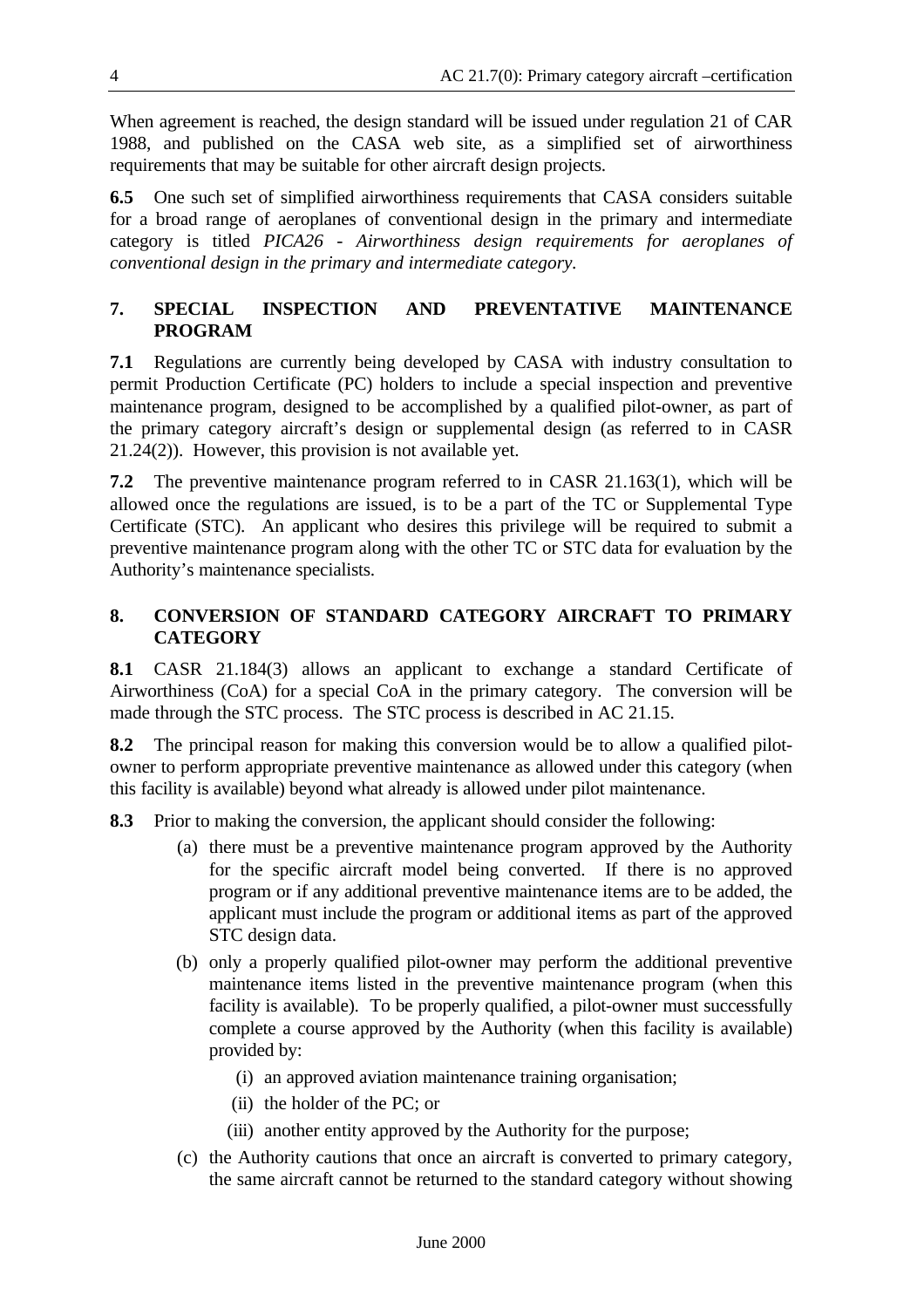that it meets all the criteria for issue of a standard CoA. (Refer to AC 21.2). Such showing historically has been difficult when an aircraft has remained in a different classification or category for a prolonged period. To facilitate the return to a standard CoA, among other requirements, the aircraft records should indicate that the aircraft has been maintained according to the manufacturer's instructions and that any modifications to the aircraft were either removed or approved by an authorised person or the Authority.

#### **9. APPLICATION FOR TYPE CERTIFICATE ISSUE**

**9.1** Application for a TC is fully described in section 8 of AC 21.13. The 3-year limitation for a TC application applies also to primary category aircraft, as explained in section 12 of AC 21.13.

**9.2** In the spirit of the primary category concept, the Authority will minimise its participation and try to restrict its involvement to critical review and testing requirements (e.g., loads analysis, selected flight testing, or reviewing video tapes of structural/flight testing, etc.). At the preliminary Type Certification Board meeting, the Authority will inform the applicant of the extent of the Authority's participation. Only the Authority may issue a TC.

#### **10. TYPE CERTIFICATION DATA**

**10.1** As required by CASR 21.24(1)(b), the applicant must submit a statement to the Authority certifying that the applicant has completed the engineering analysis necessary to demonstrate compliance with the applicable airworthiness requirements.

**10.2** Until a unique CASA form is developed, the US FAA Form 8110-3 "Statement of Compliance with Federal Aviation Regulations" may be used to record technical information relevant to the application.

**10.3** All type certification data must be retained by the applicant and be made available to the Authority on demand. If the applicant terminates operation while aircraft are still in service, the applicant should contact the Authority to arrange suitable disposition of the complete TC data file.

**10.4** The preventive maintenance program referred to in section 7 will be included as part of the Type Design (when this facility is available).

#### **11. RESPONSIBILITY OF PC HOLDER**

**11.1** Production approval is a separate issue from type certification, but should be progressed concurrently as noted in paragraph 10.2 of AC 21.13. For further information see AC 21.14*.* Note that production under a TC only is not permitted for primary category aircraft (reference CASR 21.184), as is the case for standard category aircraft.

**11.2** CASR 21.165(b) allows a PC holder to supervise and take responsibility for the assembly of any of its kits. The kit aircraft must be type-certificated as a primary category aircraft. The assembly may take place at a location other than the PC holder's facility, provided that the PC holder can accomplish the necessary supervision. The assembler does not have to be employed by the PC holder. For example the assembler may be an individual who purchased a kit from the PC holder.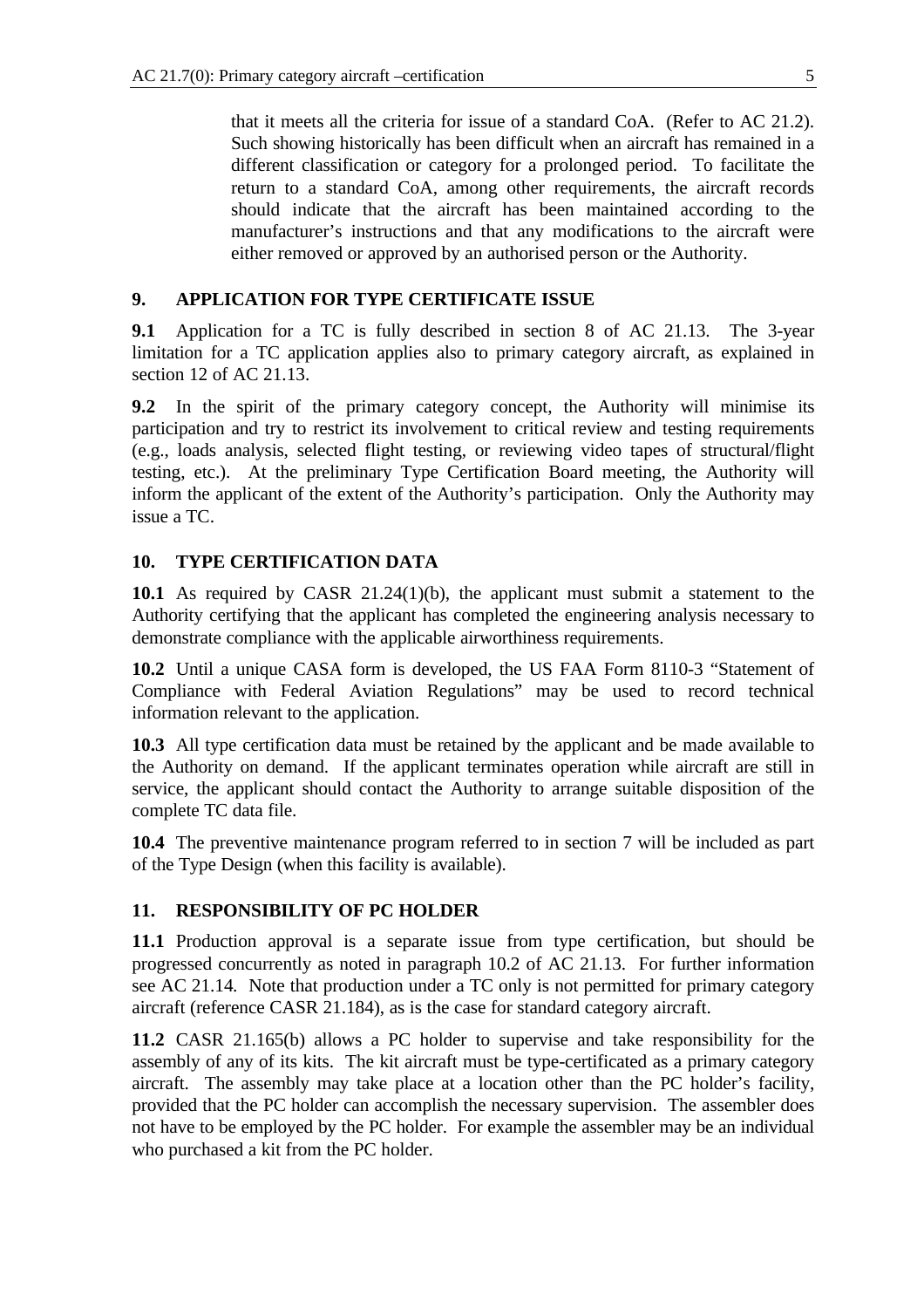**11.3** If these conditions are met, the aircraft may qualify for a special CoA. However, the Authority emphasises that to qualify for a special CoA under CASR 21.184, the aircraft must have been assembled under the supervision and quality control of the PC holder.

#### **12. KIT-BUILT AIRCRAFT**

**12.1** If a primary category aircraft kit manufactured by the holder of a PC for that kit is assembled without the benefit of the PC holder's supervision, the aircraft may qualify for an experimental certificate under CASR 21.191(h).

**12.2** The owner of the kit is neither required to assemble nor fabricate any specific portion of the kit. Assistance for some or all of the work may be obtained from other sources, such as the PC holder or some other fabricator.

**12.3** Section 16 of AC 21.4 provides further information..

#### **13. ISSUE OF THE SPECIAL CoA**

**13.1** CASR 21.184 allows an applicant to obtain a special CoA in the primary category when the applicable provisions of CASR Part 21 are met. Primary category aircraft are not eligible for multiple category airworthiness certificates, as stated in paragraph 21.184(6).

**13.2** For further information, refer to AC 21.3.

#### **14. IMPORTED PRIMARY CATEGORY AIRCRAFT**

**14.1** CASR 21.184(2) allows an applicant to obtain a special CoA in the primary category for an imported aircraft type that has been certificated in the primary category of another country. For further information refer to:

- (a) AC 21.30 for aircraft imported from a recognised country (as defined in CASR 21.12); or
- (b) AC 21.31 for aircraft imported from a non-recognised country, as applicable.

**14.2** Offshore design of an aircraft type specifically intended to be imported to Australia is provided for under CASR 21.24(3), provided there is a written agreement between the Authority and the foreign National Airworthiness Authority for certification of the design. There must be a similar agreement for the quality assurance if the aircraft is to be manufactured offshore . The Authority is not able to provide the regulatory services for the design and manufacture.

#### **15. DURATION OF THE CERTIFICATE OF AIRWORTHINESS.**

In accordance with CASR 21.181(6), a primary category aircraft special CoA for an Australian aircraft is effective unless the Authority or an authorised person gives a written notice of suspension or cancellation of the special CoA. This would be if maintenance, preventive maintenance and alterations are not carried out in accordance with Part 4A of CAR 1988, or as considered necessary in the interests of aviation safety.

#### **16. NOISE CERTIFICATION.**

**16.1** Noise certification requirements, including requirements for primary category aircraft are addressed in AC 21.13.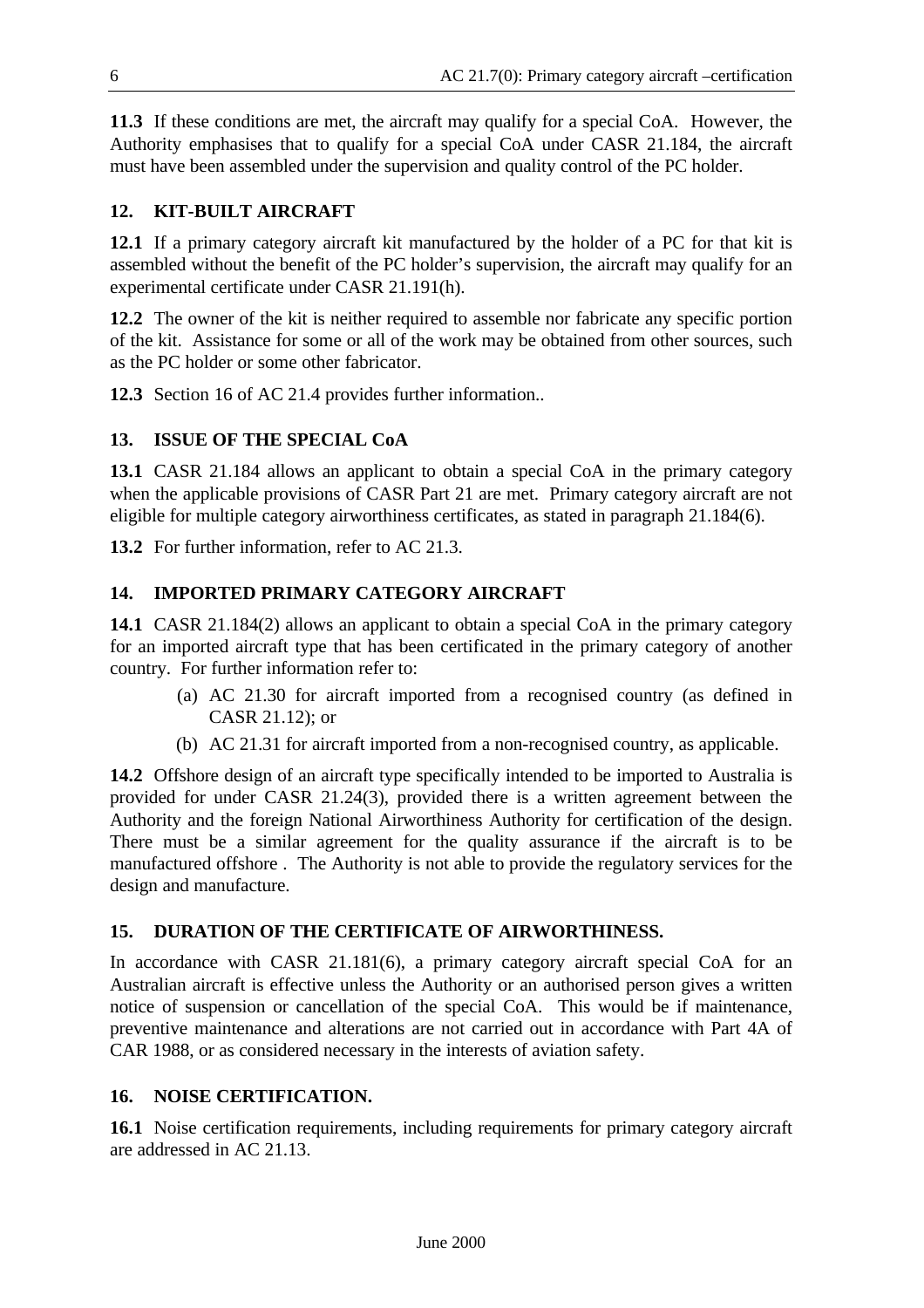**16.2** When a standard category CoA is converted to a primary category CoA, no further action relating to noise certification is necessary unless the STC involves an acoustical change. Such changes might occur with a change to the engine, propeller or the exhaust system. For further information see AC 21.15.

#### **17. MAINTENANCE, PREVENTIVE MAINTENANCE, REBUILDING, AND ALTERATION.**

**17.1** Primary category terms and their relationship to the preventive maintenance regulations to be developed are:

- (a) **Primary category aircraft** From a preventive maintenance perspective, an aircraft with a special CoA in the primary category.
- (b) **Primary category preventive maintenance** A defined list of maintenance tasks identified on the Type Certificate Data Sheet (TCDS) or listed in the STC of a primary category aircraft (when this facility is available). These tasks will be in addition to the preventive maintenance list in Schedule 8 of CAR 1988 that may be performed by the holder of a Private Pilot Licence (PPL). The additional maintenance tasks listed on the TCDS or STC may be performed by a pilot-owner who has been trained by and received a certificate of competency from a CASA-approved source (when this provision is available) to perform those items on a specific make, model, or similar type primary category aircraft (e.g., Cessna 120, 140, 150, 152, etc.) .
- (c) **Pilot-owner** A person holding at least a PPL who is the Certificate of Registration holder.
- (d) **CASA-approved course -** A structured course that will provide the pilotowner with the general knowledge and manipulative skills to perform the additional tasks listed in the TC or STC as preventive maintenance for a specific make/model primary category aircraft (when this provision is available).
- *NOTE: The instruction requirement for preventive maintenance items is intended to create a measurable baseline of knowledge, skills, and abilities for the student and help to ensure that students have the basic knowledge and skills to perform the more complex preventive maintenance items specified in the TCDS or STC.*

**17.2** The performance rules (to be developed) will apply to each person performing this preventive maintenance. These persons will use the methods, techniques, and practices prescribed in the current manufacturer's manual and instructions for continued airworthiness, or other methods, techniques, and practices acceptable to the Authority. The individual shall use the tools, equipment, and test apparatus necessary to ensure completion of the work in accordance with accepted industry practices. The work shall be done in such a manner that the aircraft will still meet its certification standards.

**17.3** Each person who performs this preventive maintenance shall make an entry in the aircraft maintenance records containing the following information (when this facility is available), of:

(a) the date of completion of the preventive maintenance work and aircraft total time-in-service;